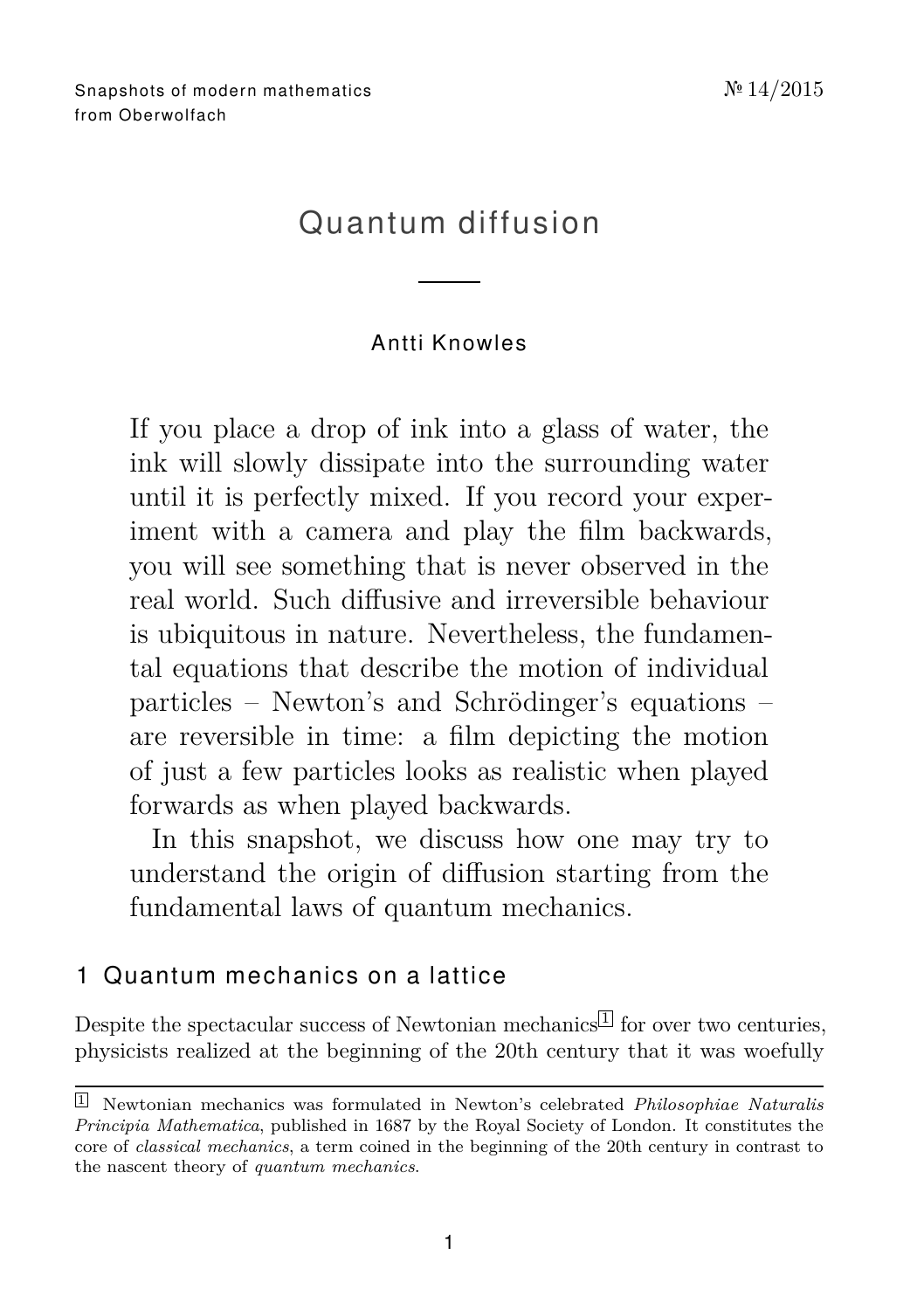inadequate in describing the structure of matter. This led to the development of quantum mechanics in the first quarter of the 20th century. According to Schrödinger's formulation of quantum mechanics (1925), the state of a quantum particle is given by a *wave function*, which replaces the three plus three coordinates of position and momentum from Newtonian mechanics.

Consider a particle moving on a lattice, as depicted in Figure [1.](#page-1-0) A physical interpretation is an electron moving on an atomic lattice. In this note, we focus on a lattice for simplicity of presentation, but all of the following ideas have counterparts in the continuum, where the particle is moving in Euclidean space. We call the lattice Λ, and suppose that it is equal to the *d*-dimensional lattice  $\mathbb{Z}^d$ , consisting of *d*-dimensional vectors whose coordinates are integers. Here, *d* = 3 is of course the most natural choice, but other values of *d* are also of interest, both mathematically and physically  $(d = 2 \text{ and } d = 1 \text{ can in fact be})$ realized in experiments).



<span id="page-1-0"></span>Figure 1: A portion of the two-dimensional lattice  $\mathbb{Z}^2$ . We draw a quantum particle schematically using red discs indicating the probability  $|\psi(x)|^2$ of finding the particle at the lattice site *x*.

A *wave function* is a function, denoted by  $\psi$ , on the lattice  $\Lambda$ . It is of great importance in quantum mechanics that the value  $\psi(x)$  of the wave function at the lattice point  $x \in \Lambda$  be a *complex number*. This motivates a short digression on complex numbers $\mathbb{Z}$ . Just as a real number may be regarded as a point on a line, a complex number may be regarded as a point in the plane consisting of two real numbers *a* and *b*. Conventionally, a complex number is written as  $z = a + ib$ , where i is the *imaginary unit*, a formal object that satisfies the property  $i^2 = -1$ . Complex numbers may be added and multiplied exactly like real numbers, with the simple convention that  $i^2$  is always replaced by  $-1$ . A complex number  $a + ib$  is real whenever  $b = 0$ .

<span id="page-1-1"></span><sup>&</sup>lt;sup>2</sup> If you would like to learn more about complex numbers, you might want to have a look at Bruce Reznick's snapshot *[What does '>' really mean?](http://www.mfo.de/math-in-public/snapshots/files/what-does-really-mean)* (No. 4/2014). This digression, however, is sufficient for our needs.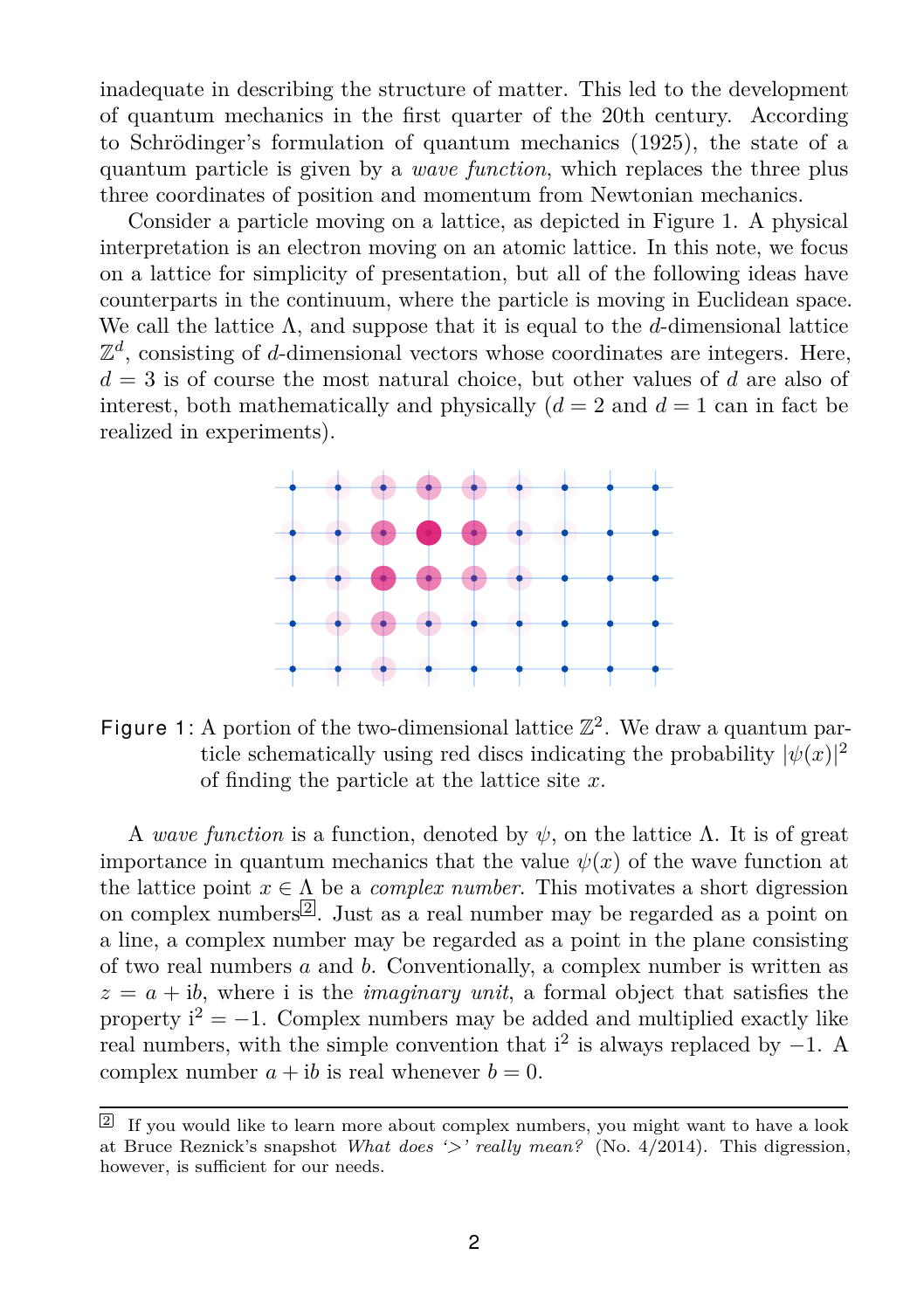

<span id="page-2-0"></span>Figure 2: A complex number  $z = a + ib = re^{i\theta}$  and its complex conjugate  $\bar{z} = a - ib = re^{-i\theta}$ , represented in Cartesian and polar coordinates.

Instead of using the Cartesian coordinates *a* and *b*, a complex number may also be represented using *polar coordinates*,

$$
z = a + ib = r \cos \theta + ir \sin \theta = re^{i\theta}, \qquad (1)
$$

<span id="page-2-1"></span>i*θ*

where in the second equality we used *Euler's formula*  $\cos \theta + i \sin \theta = e^{i\theta}$ ; see Figure [2.](#page-2-0) We conclude our digression on complex numbers by defining the *complex conjugate*  $\bar{z}$  of a complex number *z*, obtained from *z* by a reflection about the horizontal axis. Hence, for the complex number from [\(1\)](#page-2-1) we have  $\bar{z} = a - ib = re^{-i\theta}$ . The simple rules  $\overline{z + w} = \bar{z} + \bar{w}$  and  $\overline{zw} = \bar{z}\bar{w}$  are easy to check from the definition of the complex conjugate. Finally, by Pythagoras' theorem, we find that the distance from 0 to *z* is equal to  $|z| =$ √  $a^2 + b^2 = \sqrt{}$  $z\bar{z}=r.$ 

Let us now return to the wave function  $\psi$ , which, we recall, defines the state of our quantum particle. A fundamental principle of quantum mechanics states that, in general, the position of the particle in state  $\psi$  is not precisely known, and that  $\psi$  only gives us information about the *probability* of finding the particle at a given position. More precisely, the probability of the particle's being at position  $x \in \Lambda$  is equal to  $|\psi(x)|^2$ . Since the sum of these probabilities over all lattice sites must be equal to one, we always impose the normalization

<span id="page-2-2"></span>
$$
\sum_{x \in \Lambda} |\psi(x)|^2 = 1 \tag{2}
$$

on our wave function  $\psi$ . See Figure [1](#page-1-0) for an illustration of the probability distribution  $|\psi(x)|^2$  for one choice of  $\psi$ .

Now that we know how to describe the state of a quantum particle, we have to determine how this state evolves in time. As formulated by Schrödinger in 1925, the dynamics of a quantum particle is governed by a *Hamiltonian* –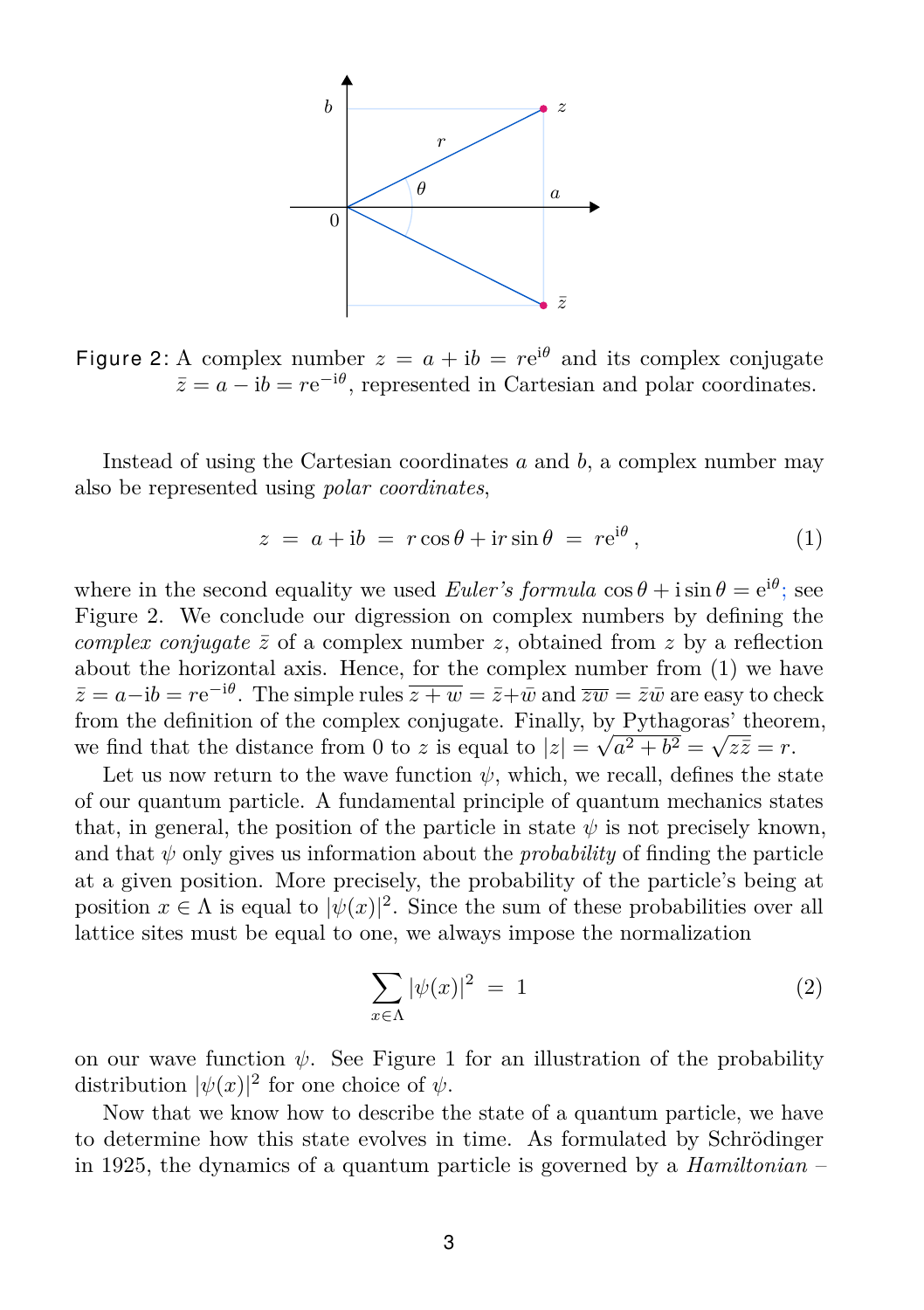a linear map <sup>[3](#page-3-0)</sup> *H* that assigns to each wave function  $\psi$  a new wave function  $H\psi$ . The choice of *H* defines the physical model (below we shall give several examples of Hamiltonians). Once the Hamiltonian *H* is given, the evolution of the time-dependent wave function  $\psi_t$  is given by *Schrödinger's equation* 

<span id="page-3-1"></span>
$$
i\frac{d}{dt}\psi_t(x) = (H\psi_t)(x). \tag{3}
$$

This is a *linear first-order differential equation*, which means that it is a linear equation in the wave function  $\psi_t$  and its time derivative  $\frac{d}{dt}\psi_t$ . The solution of such an equation is uniquely determined by the wave function  $\psi_0$  at time  $t = 0$ . Despite being a linear first-order differential equation, the Schrödinger equation [\(3\)](#page-3-1) can be extremely difficult to solve. This is because the evolving quantity  $\psi_t$ is a collection of *infinitely* many complex numbers  $\psi_t(x)$ ,  $x \in \Lambda$ .

By definition, a Hamiltonian is always required to be *self-adjoint*. This means that  $\sum_{x \in \Lambda} \psi(x) (H\psi)(x)$  is a real number for all wave functions  $\psi$ . Using this fact, combined with the product rule of differentiation and Schrödinger's equation [\(3\)](#page-3-1), we can compute the time derivative of the total probability:

$$
\frac{\mathrm{d}}{\mathrm{d}t} \sum_{x \in \Lambda} |\psi_t(x)|^2 = \sum_{x \in \Lambda} \overline{\left(\frac{\mathrm{d}}{\mathrm{d}t} \psi_t(x)\right)} \psi_t(x) + \sum_{x \in \Lambda} \overline{\psi_t(x)} \left(\frac{\mathrm{d}}{\mathrm{d}t} \psi_t(x)\right)
$$
\n
$$
= \mathrm{i} \sum_{x \in \Lambda} \overline{\left((H\psi_t)(x)\right)} \psi_t(x) - \mathrm{i} \sum_{x \in \Lambda} \overline{\psi_t(x)} \left((H\psi_t)(x)\right) = 0,
$$

where in the last step we used the self-adjointness of  $H$ , combined with the fact that a complex number *z* is real if and only if  $\bar{z} = z$ . We conclude that the *normalization* [\(2\)](#page-2-2) *is preserved under time evolution*: if  $\psi_0$  is normalized in the sense of [\(2\)](#page-2-2), then so is  $\psi_t$  for any time *t*. Hence, we may define for each time *t* a probability distribution

<span id="page-3-2"></span>
$$
p_t(x) \coloneqq |\psi_t(x)|^2. \tag{4}
$$

The quantity  $p_t(x)$  has the interpretation of the probability of finding the quantum particle at position *x* at time *t*.

#### 2 Diffusion

Let us shift our attention for a while to a classical particle, and consider, for simplicity, the one-dimensional lattice  $\Lambda = \mathbb{Z}$ . The simplest model exhibiting

<span id="page-3-0"></span><sup>&</sup>lt;sup>3</sup> In general, a *linear map* between two vector spaces *V* and *W* is a function  $H: V \to W$ satisfying  $H(a\psi + b\varphi) = aH(\psi) + bH(\varphi)$  for any vectors  $\psi, \varphi \in V$  and numbers a and b. In our case,  $V = W$  is the vector space of wave functions. As is customary, we use the shorthand notation  $H(\psi) \equiv H\psi$  for the value of a linear map.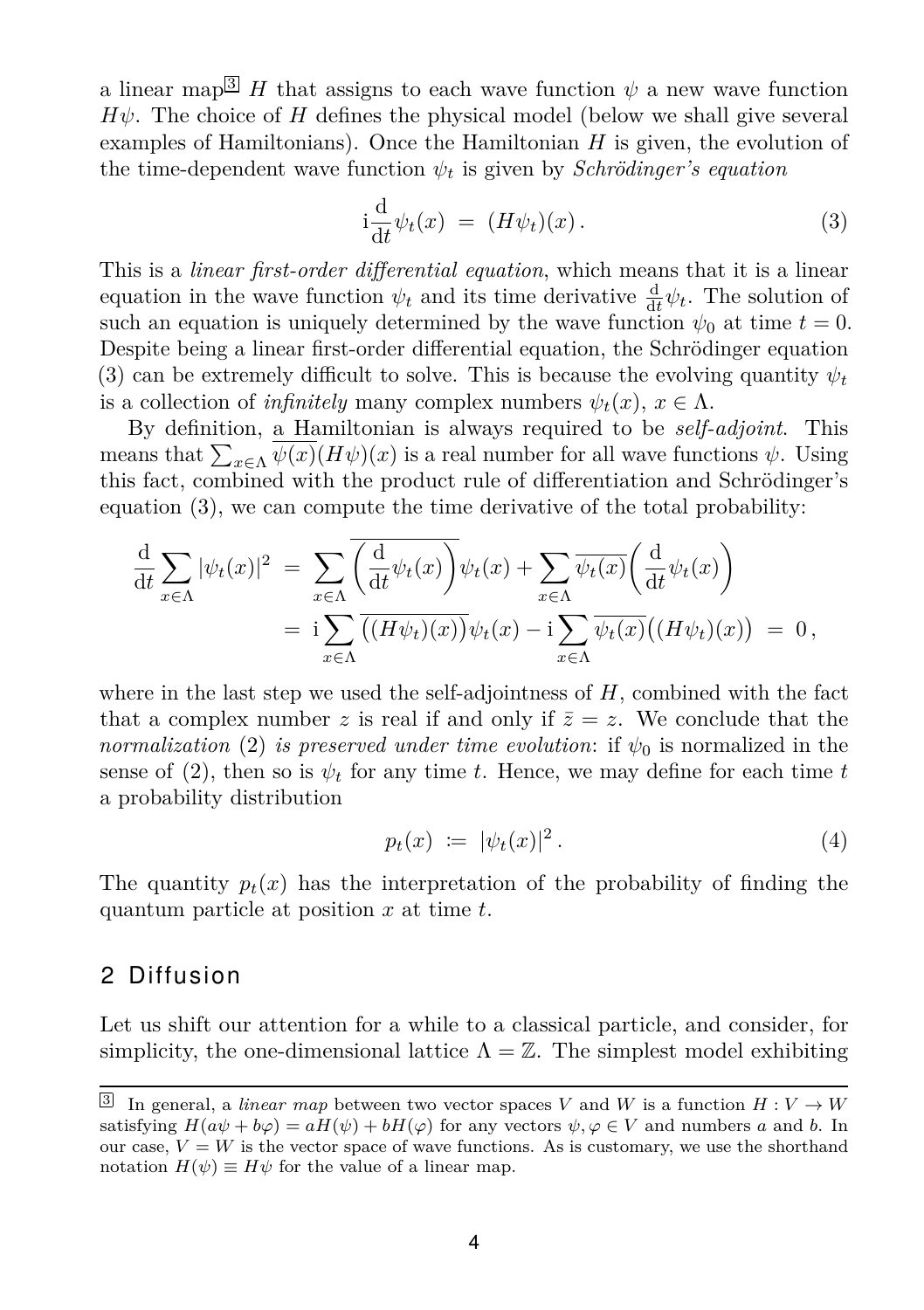diffusion is the *simple random walk*, where the particle successively jumps to a neighbouring site with uniform probability.

In order to make such ideas precise, it is helpful to recall some basic ideas of probability theory in another short digression  $\leq$ . For simplicity, we focus on the discrete case where all random variables take values in a countable set. (As you may know, similar ideas apply for general random variables, which may have a continuous distribution.) We have a *sample space* Ω, which is a set consisting of all possible *outcomes* or *realizations* of our random system. We have a collection of *events*, which are subsets of  $\Omega$ . Moreover, we have a *probability*  $\mathbb P$  that assigns to each event *A* a number  $\mathbb{P}[A] \in [0,1]$ , the probability of *A*. A *random variable X* is a function on  $\Omega$ , so that  $X(\omega)$  is the value that the random variable X takes in the realization  $\omega$ . The probability that the random variable X is equal to some value *x* is written as  $\mathbb{P}[X = x] := \mathbb{P}[\{\omega : X(\omega) = x\}].$  We say that the random variables  $X_1, \ldots, X_n$  are *independent* if  $\mathbb{P}[X_1 = x_1, \ldots, X_n = x_n] =$  $\mathbb{P}[X_1 = x_1] \cdots \mathbb{P}[X_n = x_n]$  for all  $x_1, \ldots, x_n$ . Informally, this means that the distribution of  $X_i$ ,  $i = 1, \ldots, n$ , is not affected by the realization of the other random variables. Finally, we define the *expectation* of the random variable *X* as  $\mathbb{E}[X] \coloneqq \sum_{x} x \mathbb{P}[X=x].$ 

Let us now return to the simple random walk. It is obtained by constructing a sequence of independent random variables  $Z_1, Z_2, Z_3, \ldots$  taking values in  $\{-1, 1\}$ . The interpretation of  $Z_i$  is the *i*-th jump of the random walk, whereby  $Z_i = -1$ means a jump to the left and  $Z_i = +1$  a jump to the right. We require both directions to have the same probability, so that  $\mathbb{P}[Z_i = -1] = \mathbb{P}[Z_i = +1] = 1/2$ for all  $i \in \mathbb{N}$ .

Our particle starts at  $X_0 = 0$  and undergoes a simple random walk, making a jump  $Z_i$  at time *i*. Its position  $X_t$  at an integer time  $t \in \mathbb{N}$  is therefore given by the sum of all jumps up to time *t*:

<span id="page-4-1"></span>
$$
X_t := Z_1 + Z_2 + \dots + Z_t. \tag{5}
$$

Since  $\mathbb{E}[Z_i] = 1 \cdot \mathbb{P}[Z_i = +1] - 1 \cdot \mathbb{P}[Z_i = -1] = 1/2 - 1/2 = 0$  for all  $i \in \mathbb{N}$ , we find that  $\mathbb{E}[X_t] = 0$  for all  $t \in \mathbb{N}$ : the expected position is always the origin. A more interesting quantity is the *expected squared distance* from  $X_0$  to  $X_t$ ,

$$
\mathbb{E}[X_t^2] = \mathbb{E}[(Z_1 + Z_2 + \dots + Z_t)^2] = \mathbb{E}[Z_1^2 + Z_2^2 + \dots + Z_t^2] = t, \quad (6)
$$

where in the second step we used that if  $i \neq j$  then  $Z_i$  and  $Z_j$  are independent and hence  $\mathbb{E}[Z_i Z_j] = \mathbb{E}[Z_i] \mathbb{E}[Z_j] = 0$ , and in the third step we used that  $\mathbb{E}[Z_i^2] = 1^2 \cdot \mathbb{P}[Z_i = +1] + (-1)^2 \cdot \mathbb{P}[Z_i = -1] = 1.$ 

<span id="page-4-0"></span><sup>4</sup> If you would like to learn more about probability theory, the book *Probability essentials* by Jean Jacod and Philip Protter [\[8\]](#page-11-0) is an excellent place to start.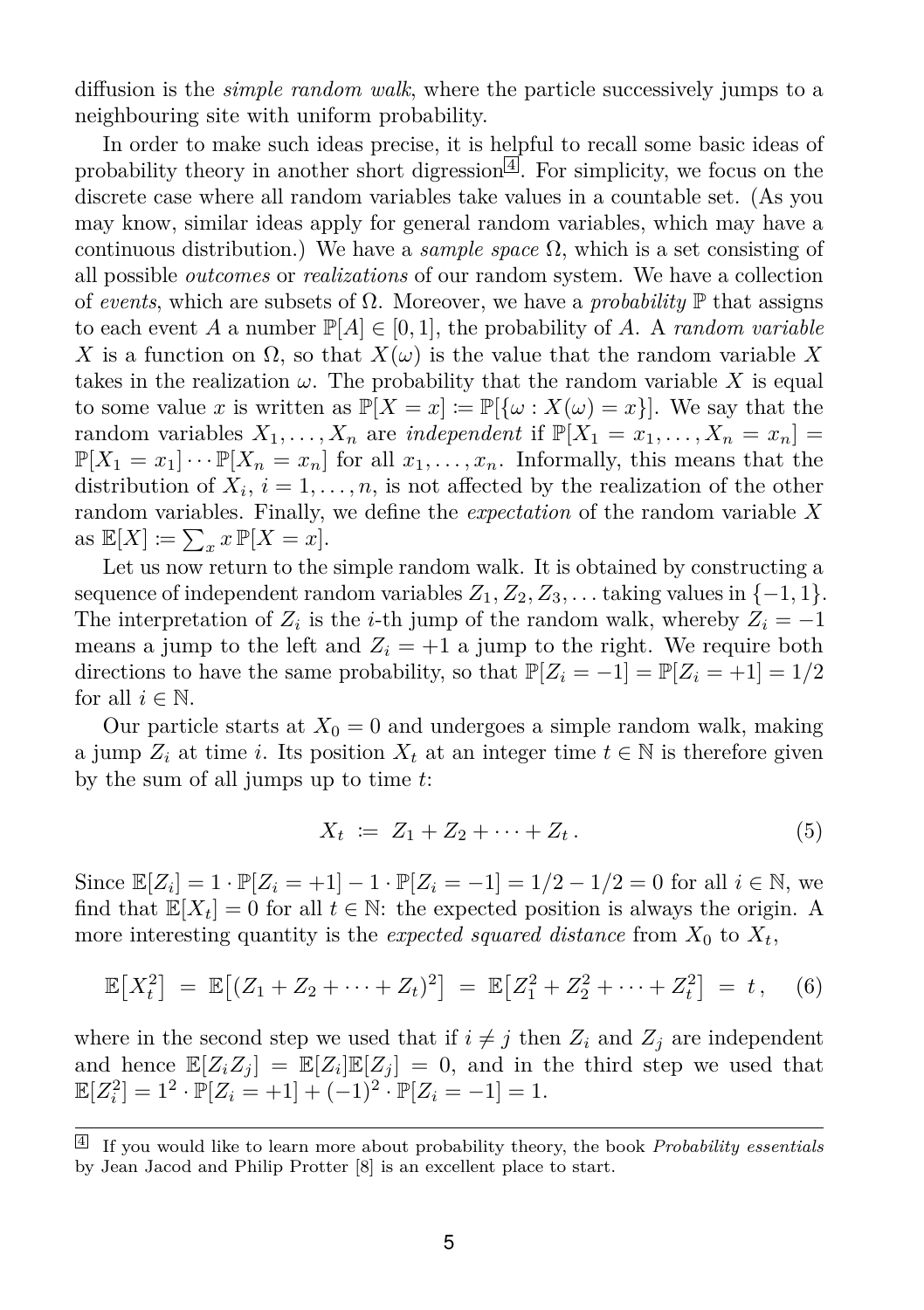This calculation shows that the typical displacement from the origin at time *t*, given by  $\sqrt{\mathbb{E}[X_t^2]}$ , is proportional to  $\sqrt{t}$ . Such a relation is the hallmark of *diffusion*.

In contrast, suppose that instead of making jumps in a random direction, the particle always moves to the right. (In the above probabilistic language, this means that  $\mathbb{P}(Z_i = +1) = 1$  and  $\mathbb{P}(Z_i = -1) = 0$ .) Then, clearly,  $X_t = t$  and we have  $\mathbb{E}[X_t^2] = t^2$ . This type behaviour is called *ballistic*, and corresponds to a particle moving linearly at a constant speed. Finally, if the particle never leaves a neighbourhood of 0 (for instance if the particle does not move or if it jumps alternately left and right), the quantity  $\mathbb{E}[X_t^2]$  remains bounded as *t* grows. This corresponds to a *trapped particle*. Summarizing, we have seen three different types of behaviour as *t* goes to infinity:

$$
\sqrt{\mathbb{E}\left[X_t^2\right]} \sim \begin{cases} t & \text{for ballistic motion} \\ \sqrt{t} & \text{for diffusive motion} \\ \text{constant} & \text{for trapped motion} \end{cases}
$$

They are illustrated in Figure [3.](#page-5-0)



<span id="page-5-0"></span>Figure 3: The behaviour of the typical displacement from the origin for the three types of dynamics.

Returning to the probability distribution [\(4\)](#page-3-2) defined in terms of the quantummechanical wave function that solves Schrödinger's equation, we may ask whether the behaviour of  $p_t$  is ballistic, diffusive, or trapped. To answer this question, we choose the initial state of the wave function to correspond to a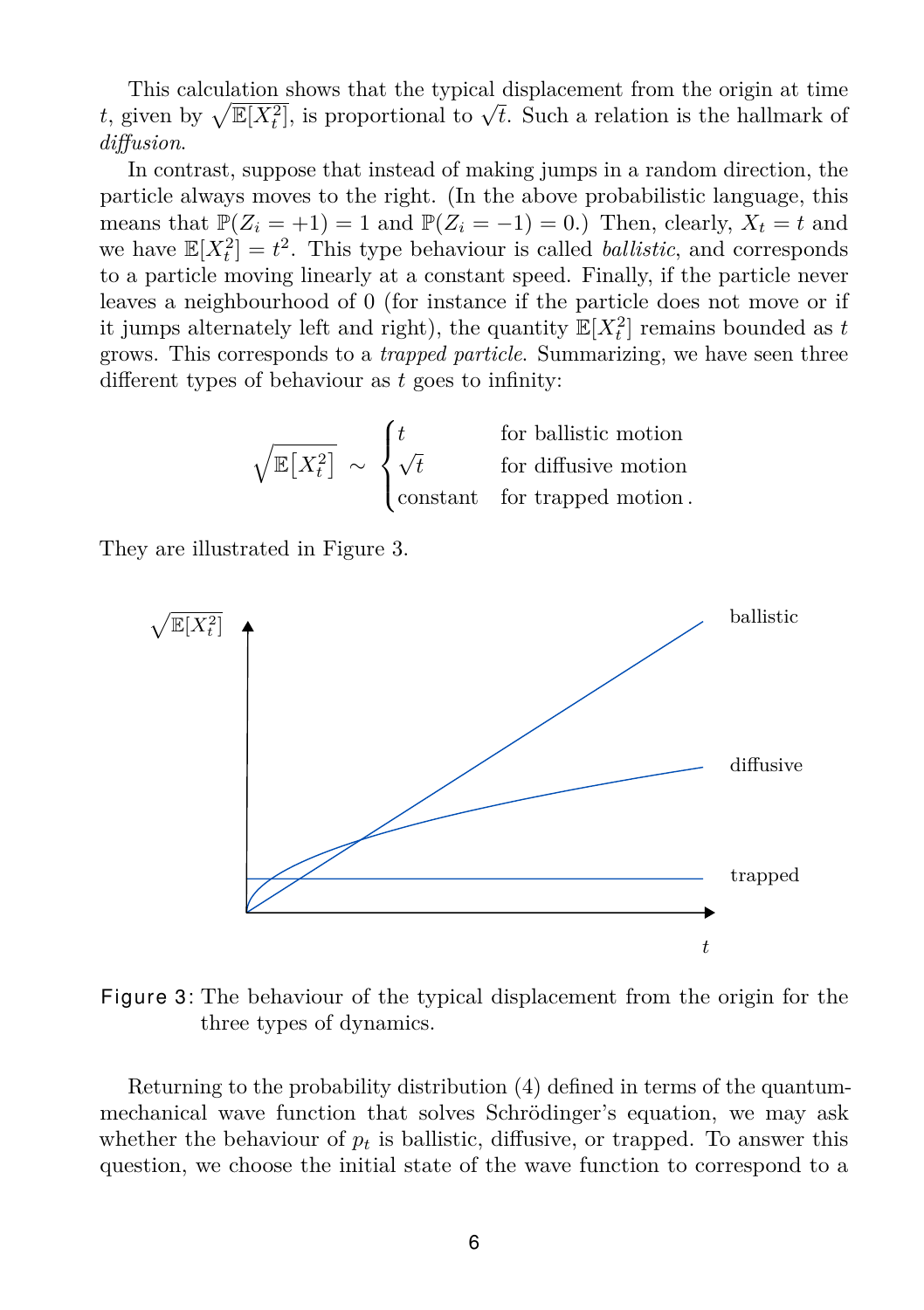particle located at the origin with probability one,

$$
\psi_0(x) := \begin{cases} 1 & \text{if } x = 0 \\ 0 & \text{if } x \neq 0, \end{cases}
$$
 (7)

and we define  $p_t$  as in [\(4\)](#page-3-2) in terms of the solution  $\psi_t$  of the Schrödinger equation [\(3\)](#page-3-1). Then we investigate the large-time behaviour of the expected squared distance from the origin

<span id="page-6-0"></span>
$$
\sum_{x \in \Lambda} |x|^2 p_t(x), \tag{8}
$$

where |*x*| is the distance from the lattice point  $x \in \Lambda$  to the origin 0.

The answer to the above question clearly depends on the choice of the Hamiltonian. In general, and in many physically interesting cases, it is extremely difficult to answer. However, it is easy to concoct examples of Hamiltonians that result in ballistic or trapped motion.

Suppose first that  $(H\psi)(x) = v(x)\psi(x)$  for some real-valued function *v* on  $\Lambda$ . As required by the definition of a Hamiltonian, *H* is a self-adjoint linear map (you can verify this as a simple exercise). Moreover, the solution of Schrödinger's equation [\(3\)](#page-3-1) is easy to write down:  $\psi_t(x) = e^{-i t v(x)} \psi_0(x)$ . You can easily check that this  $\psi_t$  solves [\(3\)](#page-3-1). Hence,  $p_t(x) = p_0(x)$  for all times *t*, and we conclude that [\(8\)](#page-6-0) does not depend on *t*. The motion is therefore *trapped*.

A slightly more interesting Hamiltonian is the *discrete Laplacian* ∆, defined through

$$
(\Delta \psi)(x) := \sum_{y:|y-x|=1} (\psi(x) - \psi(y)), \qquad (9)
$$

where the summation ranges over points *y* of the lattice that are nearest neighbours of *x*. (There are 2*d* of them.) Again, a short calculation shows that  $\Delta$  is self-adjoint. Using *Fourier analysis* [5](#page-6-1), one can prove that for  $H = \Delta$ the behaviour of  $(8)$  is *ballistic*: it grows like  $t<sup>2</sup>$  for large *t*. The physical interpretation of the Hamiltonian  $\Delta$  is a *free particle* moving on the lattice. This model is the quantum analogue of the naive classical ballistic particle introduced above.

Of course, both of these models are very simple and not particularly realistic. Moreover, neither leads to diffusive motion. In order to remedy these deficiencies, we introduce *disorder* into our Hamiltonian.

<span id="page-6-1"></span> $5$  Fourier analysis is a powerful way of writing arbitrary functions as superpositions of simple waves. In Chapter 3 of his snapshot *[The ternary Goldbach problem](http://www.mfo.de/math-in-public/snapshots/files/the-ternary-goldbach-problem)* (No. 3/2014), Harald Helfgott gives an introduction to Fourier analysis.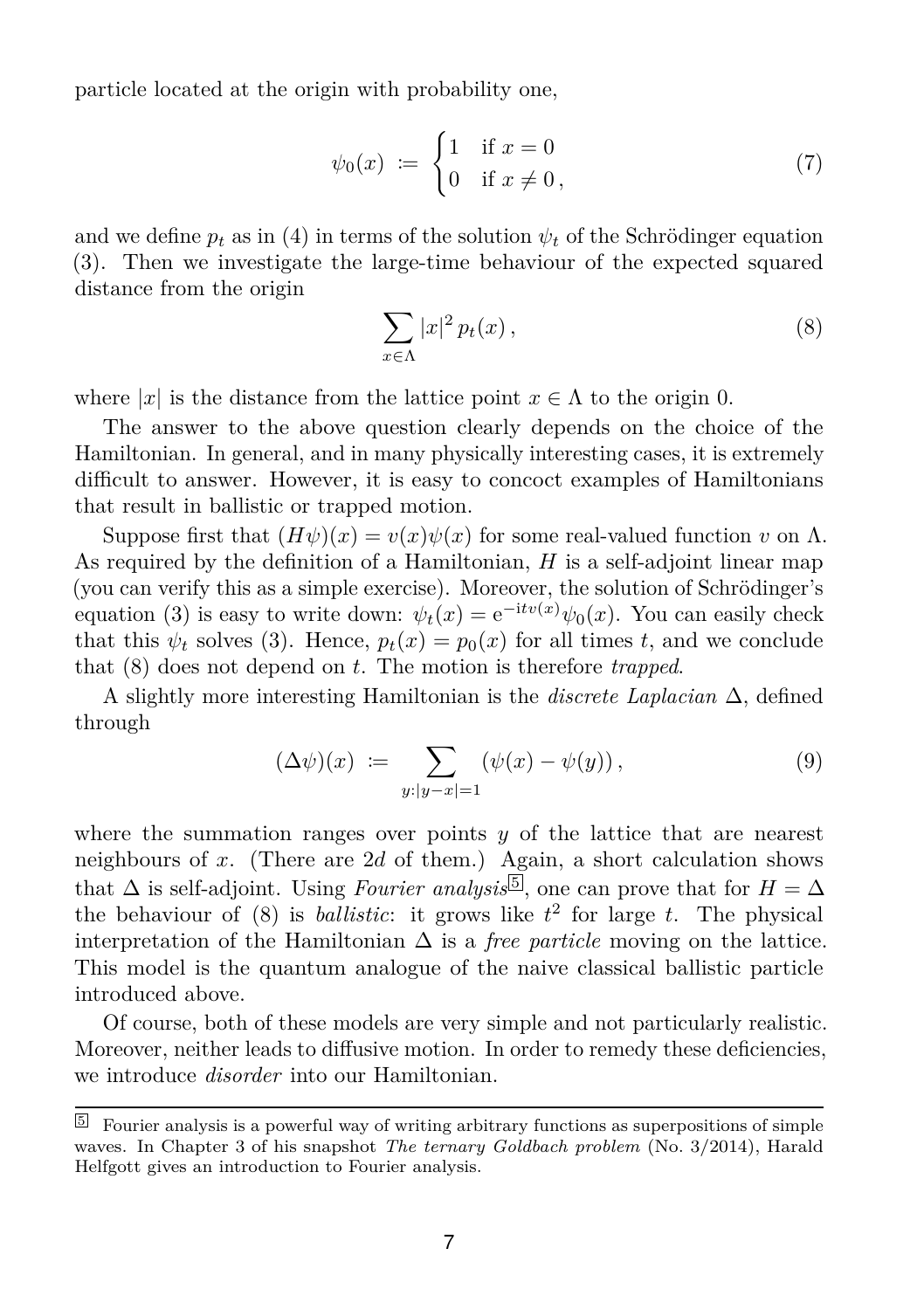### 3 Random Hamiltonians and quantum diffusion

Think of our quantum particle as an itinerant electron moving on an atomic lattice. A perfect lattice can be modelled by a Hamiltonian similar to  $\Delta$ , and, as explained above, results in ballistic motion<sup>[[6](#page-7-0)]</sup>. However, a more realistic, and interesting, model should include imperfections caused for instance by impurities and thermal fluctuations of the lattice. It is neither possible nor desirable to define these imperfections precisely one by one; rather, we seek a statistical description that reproduces an appropriate distribution of imperfections. In other words, we choose a large collection, or *ensemble*, of Hamiltonians, and pick one *realization* from this ensemble at random. From a physical point of view, the different realizations of *H* could correspond to different states of thermal fluctuation of the atomic lattice, or to different distributions of defects or impurities in the atomic lattice. Mathematically, considering an ensemble of Hamiltonians means that the Hamiltonian  $H \equiv H(\omega)$  depends on the realization  $\omega$  in some sample space  $\Omega$  equipped with a probability  $\mathbb{P}$ .

If we choose the ensemble of Hamiltonians appropriately, we expect that a randomly chosen realization will give rise to a diffusive behaviour with high probability. The randomness is therefore used to rule out exceptional "regular" realizations of *H* that occur only with small probability. Hence, taking a random ensemble of Hamiltonians allows one to make precise the statement that a "typical" Hamiltonian leads to diffusive behaviour. Such mathematical modelling of complex disordered systems using randomness has proved extremely fruitful in many sciences.

So what should we choose as our ensemble of random Hamiltonians? One important example is the *Anderson model*

<span id="page-7-3"></span>
$$
(H\psi)(x) := (\Delta \psi)(x) + v(x)\psi(x), \qquad (10)
$$

<span id="page-7-4"></span>where  $(v(x) : x \in \Lambda)$  is a collection of independent identically distributed  $\mathbb{Z}$ real-valued random variables<sup>[[8](#page-7-2)]</sup>. Another important example is the *random band matrix*

$$
(H\psi)(x) := \sum_{y:|x-y| \leqslant W} (A_{xy} + A_{yx})\psi(y), \qquad (11)
$$

<span id="page-7-0"></span> $6$  This seemingly simple fact is in fact a remarkable feature of quantum mechanics, called *Bloch's theorem*. In contrast, in classical mechanics, a particle moving on a regular lattice (the so-called periodic Lorentz gas) undergoes highly erratic motion. (The precise mathematical notion is *ergodicity* of the particle's motion.)

<span id="page-7-1"></span> $\mathbb{Z}$  "Identically distributed" means that each  $v(x)$  has the same probability distribution.

<span id="page-7-2"></span><sup>8</sup> A common and convenient choice for the distribution of  $v(x)$  is the famous *standard normal distribution*, which you may have encountered in probability theory. Its density is given by  $f_1$  in [\(12\)](#page-8-0) below.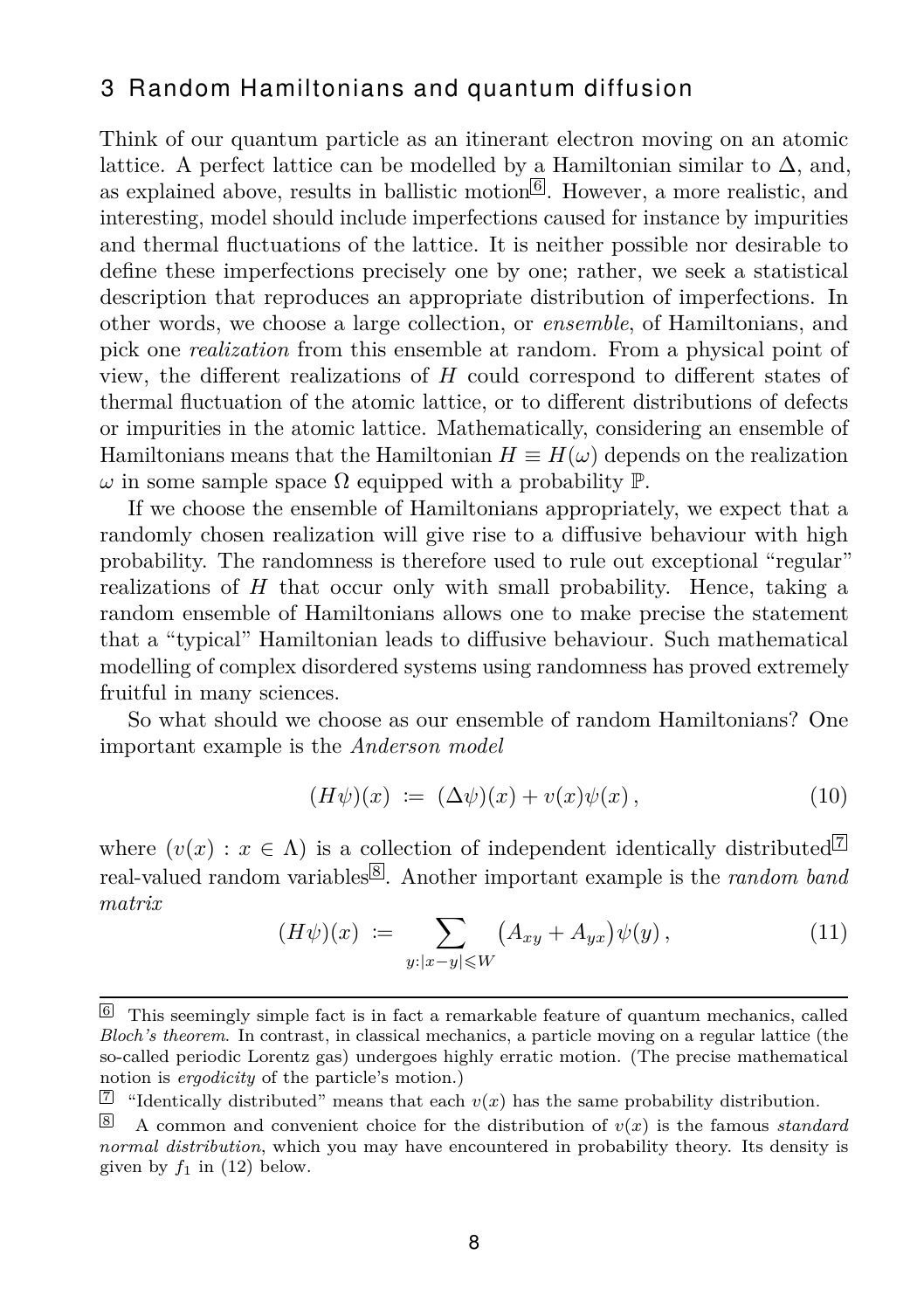|  |  |  |  |  |  | .            |  |  |  |
|--|--|--|--|--|--|--------------|--|--|--|
|  |  |  |  |  |  |              |  |  |  |
|  |  |  |  |  |  | . <b>. .</b> |  |  |  |
|  |  |  |  |  |  |              |  |  |  |

Figure 4: Three realizations of the Anderson model [\(10\)](#page-7-3) for  $\Lambda = \mathbb{Z}^2$ . Each lattice site  $x \in \Lambda$  is represented by a dot whose brightness depends on  $v(x)$ .

where  $W > 0$  is a parameter called the *band width*, and  $(A_{xy} : x, y \in \Lambda)$  is a collection of independent identically distributed real-valued random variables. You may check that both of these random Hamiltonians are self-adjoint. Moreover, they are *invariant under time reversal*. This means that if  $\psi_t$  is the solution of the Schrödinger equation [\(3\)](#page-3-1), then the *time-reversed* wave function  $\varphi_t(x) := \psi_{-t}(x)$  is also a solution of [\(3\)](#page-3-1). Informally, the quantum time evolution generated by [\(10\)](#page-7-3) or [\(11\)](#page-7-4) runs equally well forwards and backwards in time.

Both models [\(10\)](#page-7-3) and [\(11\)](#page-7-4) have been extensively studied in the physics literature, ever since the seminal paper of Anderson [\[1\]](#page-11-1). There is compelling evidence to suggest that, on the three-dimensional lattice  $\Lambda = \mathbb{Z}^3$  and under appropriate assumptions on the distribution of the random variables, a randomly chosen realization of *H* gives rise to *quantum diffusion* with very high probability: [\(8\)](#page-6-0) grows like *t* for large *t*. (In contrast, on the one-dimensional lattice  $\Lambda = \mathbb{Z}$  it is known [\[7\]](#page-11-2) that a randomly chosen realization of *H* leads to trapped motion with very high probability.)

A rigorous mathematical understanding of quantum diffusion for the models [\(10\)](#page-7-3) and [\(11\)](#page-7-4) is a formidable task. So far, quantum diffusion has only been established for relatively short time scales, in a so-called *scaling limit* where the time *t* cannot go to infinity arbitrarily fast but is coupled to some internal parameters of the model, such as the band width *W* from [\(11\)](#page-7-4). This analysis was achieved for the model  $(10)$  in  $[4–6]$  $[4–6]$  and for the model  $(11)$  in  $[2, 3]$  $[2, 3]$ .

In fact, in these works it is not only proved that [\(8\)](#page-6-0) is of order *t* for large *t*, but the actual profile of the probability distribution  $p_t$  is computed. Roughly, in  $[2-6]$  $[2-6]$  it is proved that for large t the profile  $p_t$  is well approximated by a *normal distribution* with *variance*  $\sigma^2$  of order *t*. Here, a (mean-zero) normal distribution with variance  $\sigma^2$  is by definition the Gaussian probability density

<span id="page-8-0"></span>
$$
f_{\sigma^2}(x) := \frac{1}{\sqrt{2\pi\sigma^2}} e^{-\frac{x^2}{2\sigma^2}}.
$$
 (12)

(As you may have learned in probability theory,  $f_{\sigma^2}$  is indeed a probability density on  $\mathbb R$  in the sense that  $\int dx f_{\sigma^2}(x) = 1$  for all  $\sigma > 0$ .)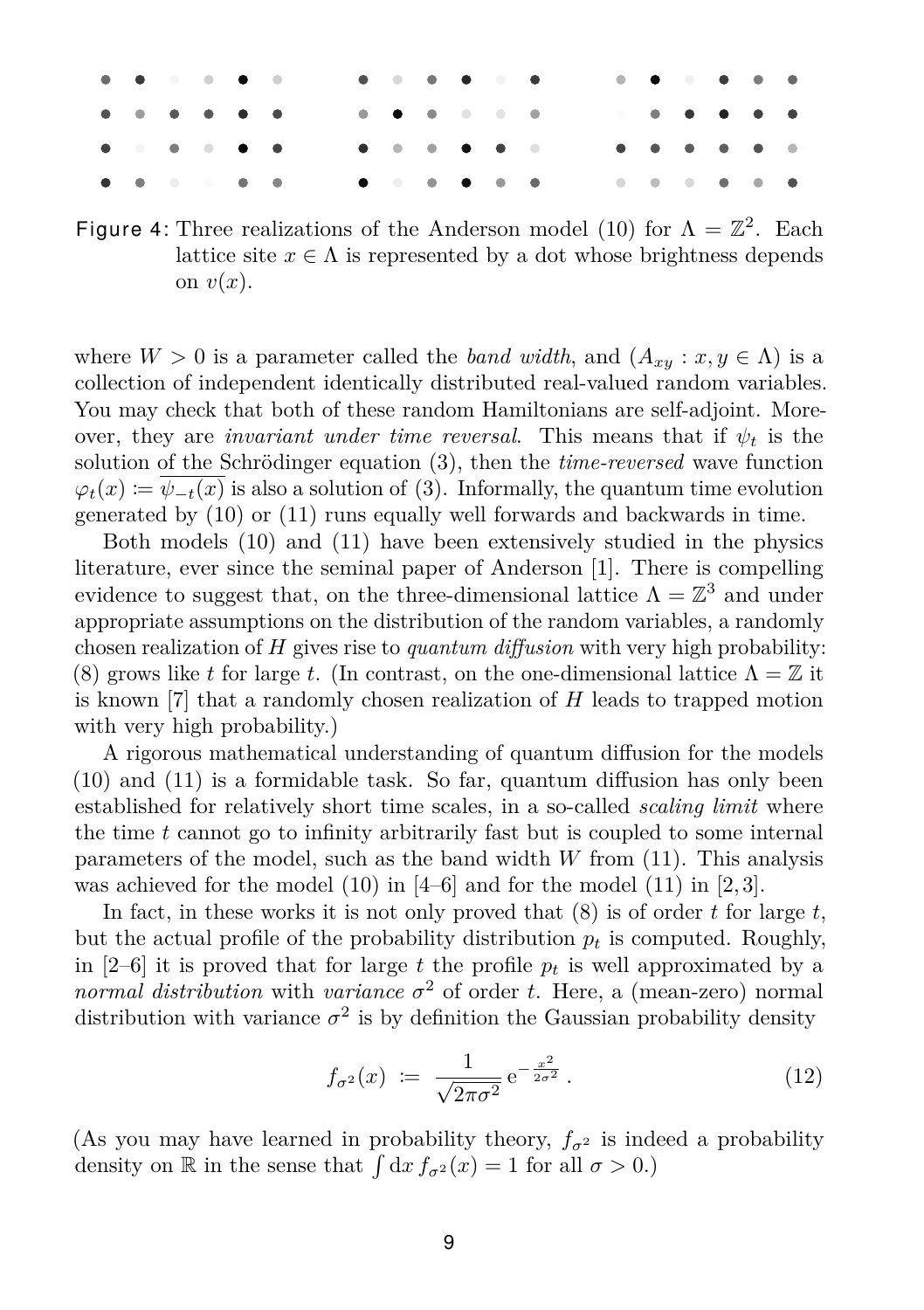

<span id="page-9-1"></span>Figure 5: The evolution of the probability distribution  $p_t$  under quantum diffusion on  $\mathbb{Z}^3$ . For increased clarity, we only plot the first coordinate of *x* and draw *x* as a continuous variable. At each time *t*, the distribution  $p_t$  is approximately a normal distribution  $f_t$  from [\(12\)](#page-8-0) with variance *t*.

The simple random walk from the previous section exhibits exactly the same behaviour: by the *central limit theorem*  $\boxed{9}$  $\boxed{9}$  $\boxed{9}$  of probability theory, the distribution of the random variable  $X_t$  defined in  $(5)$  is well approximated by a mean-zero normal distribution [\(12\)](#page-8-0) with variance  $\sigma^2 = t$ . See Figure [5](#page-9-1) for an illustration of the evolution of the distribution  $p_t$  in the diffusive case.

Having discussed diffusion and its emergence from reversible quantum dynamics, we now return to the question of irreversibility raised in the abstract. Indeed, diffusion is a hallmark of irreversible motion. To understand why, consider a particle at a fixed location  $x_0$  at time 0, and suppose that we want to predict its position  $x_t$  at a later time  $t > 0$ . If its motion is ballistic with velocity *v*, then  $x_t$  is *uniquely determined* to be  $x_t = x_0 + vt$ . On the other hand, if its motion is diffusive, our best prediction for *x<sup>t</sup>* is a *random variable* whose density is  $f_t$  from [\(12\)](#page-8-0). Hence, diffusive motion introduces uncertainty, which grows with time, into the motion of the particle, while ballistic motion entails no uncertainty.

<span id="page-9-0"></span> $\boxed{9}$  The central limit theorem applies in fact to more general random variables than the  $Z_i$ defined above. It states that if *Z*1*, Z*2*, . . .* are independent identically distributed random variables with expectation  $\mathbb{E}[Z_i] = 0$  and variance  $\mathbb{E}[Z_i^2] = 1$ , then the distributions of the rescaled sums  $\frac{1}{\sqrt{t}}(Z_1 + Z_2 + \cdots + Z_t)$  converge as  $t \to \infty$  to a mean-zero normal distribution with variance 1. This is a remarkable result, since the details of the distribution of the individual variables  $Z_i$  are completely washed out. This is the simplest instance of a "universality result" in probability. See the book [\[8\]](#page-11-0) of Jacod and Protter for full details, including a proof.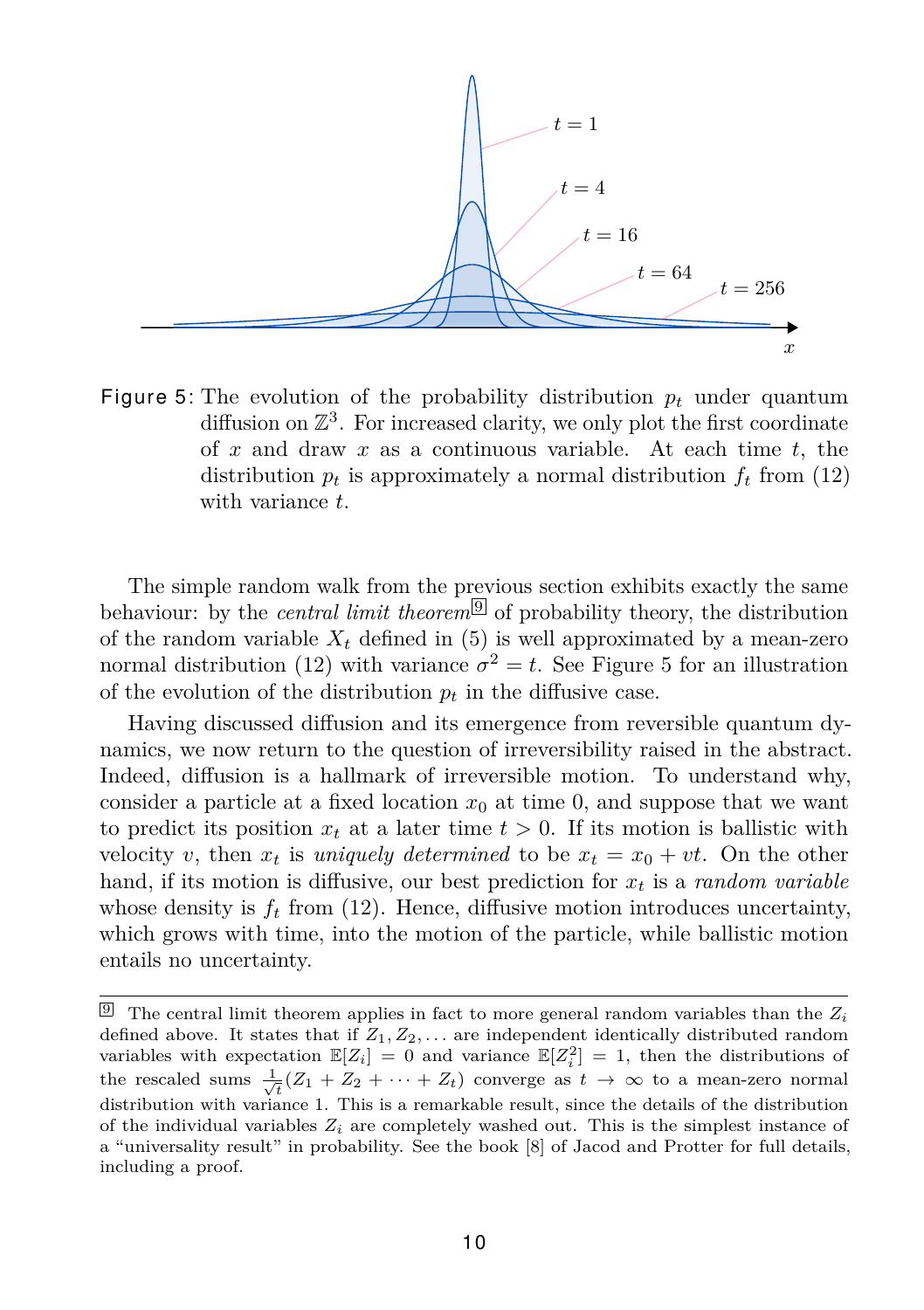How to reconcile irreversible diffusion with reversible microscopic dynamics? The solution is that diffusion only emerges from reversible microscopic dynamics in a certain *limit*, whereby information about the original dynamics is discarded. This may also be regarded as a *separation of scales* into microscopic and macroscopic scales. The *microscopic scale* is the scale of the individual lattice sites; on this scale the dynamics is reversible. The *macroscopic scale* is arrived at by "zooming out" so that we cannot distinguish individual lattice sites any more, and they blend together to form a continuum. We observe diffusion on the macroscopic scale, having discarded large amounts of microscopic information. It is precisely this loss of microscopic information that accounts for the loss of reversibility. From a physical point of view, the microscopic scale is the atomic scale of individual electrons and atomic nuclei, while the macroscopic scale is the scale that we see with the naked eye or even through an optical microscope.

Establishing quantum diffusion for the models [\(10\)](#page-7-3) and [\(11\)](#page-7-4) for arbitrarily large times *t* remains a major open problem. Its solution will most likely yield deep insights into the emergence of diffusion from deterministic, reversible quantum dynamics.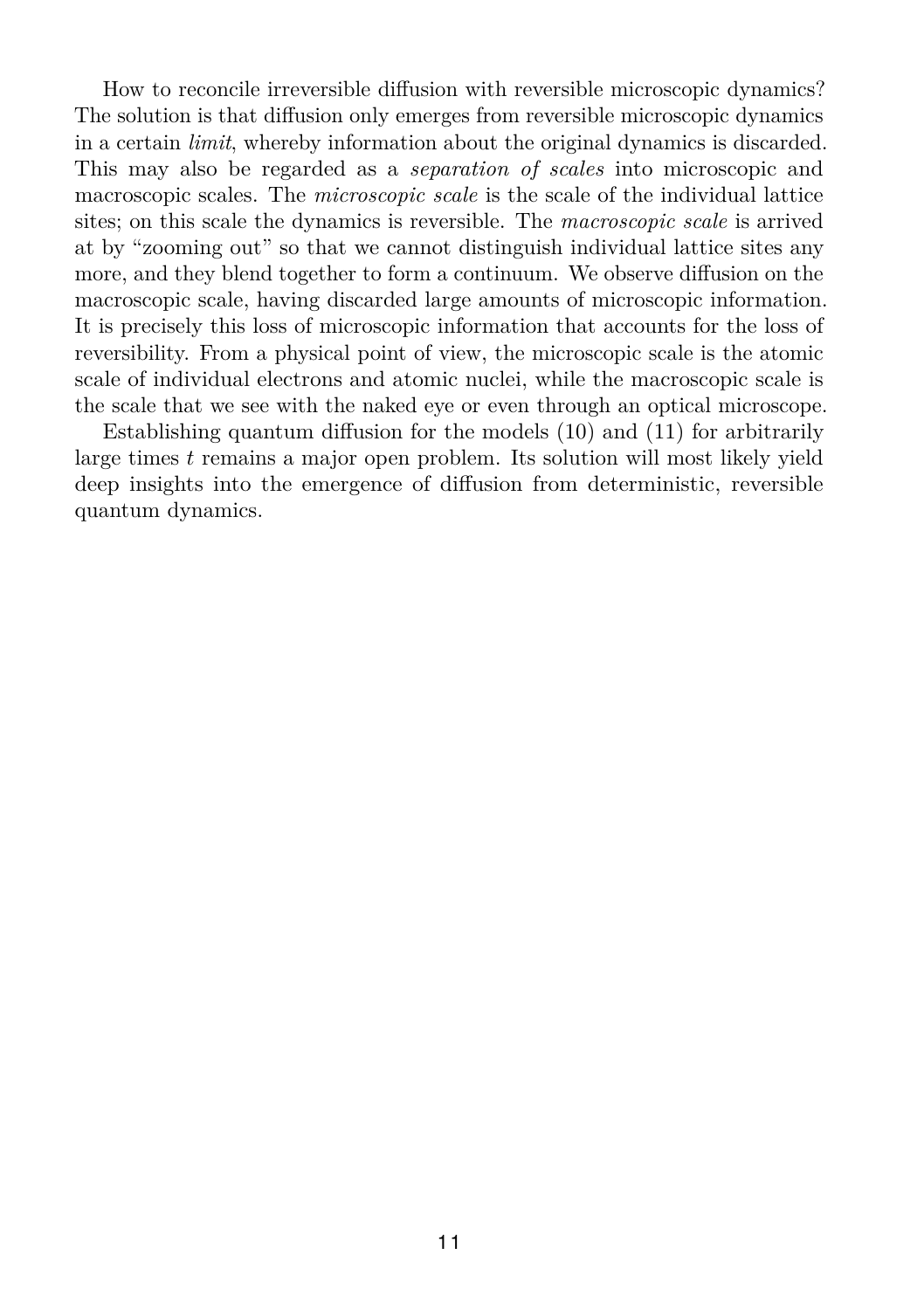#### **References**

- <span id="page-11-1"></span>[1] P.W. Anderson, *Absence of diffusion in certain random lattices*, Phys. Rev. **109** (1958), 1492.
- <span id="page-11-5"></span>[2] L. Erdős and A. Knowles, *Quantum diffusion and delocalization for band matrices with general distribution*, Ann. H. Poincaré **12** (2011), 1227–1319.
- <span id="page-11-6"></span>[3] , *Quantum diffusion and eigenfunction delocalization in a random band matrix model*, Comm. Math. Phys. **303** (2011), 509–554.
- <span id="page-11-3"></span>[4] L. Erdős, M. Salmhofer, and H.-T. Yau, *Quantum diffusion for the Anderson model in the scaling limit*, Ann. H. Poincaré **8** (2007), 621–685.
- [5] , *Quantum diffusion of the random Schrödinger evolution in the scaling limit II. the recollision diagrams*, Comm. Math. Phys. **271** (2007), 1–53.
- <span id="page-11-4"></span>[6] , *Quantum diffusion of the random Schrödinger evolution in the scaling limit*, Acta Math. **200** (2008), 211–277.
- <span id="page-11-2"></span>[7] I. Y. Goldsheid, S. A. Molchanov, and L. A. Pastur, *A pure point spectrum of the one dimensional Schrödinger operator*, Funct. Anal. Appl. **11** (1977), 1–10.
- <span id="page-11-0"></span>[8] J. Jacod and P. Protter, *Probability essentials*, Universitext, Springer-Verlag, Berlin, Heidelberg, 2004.